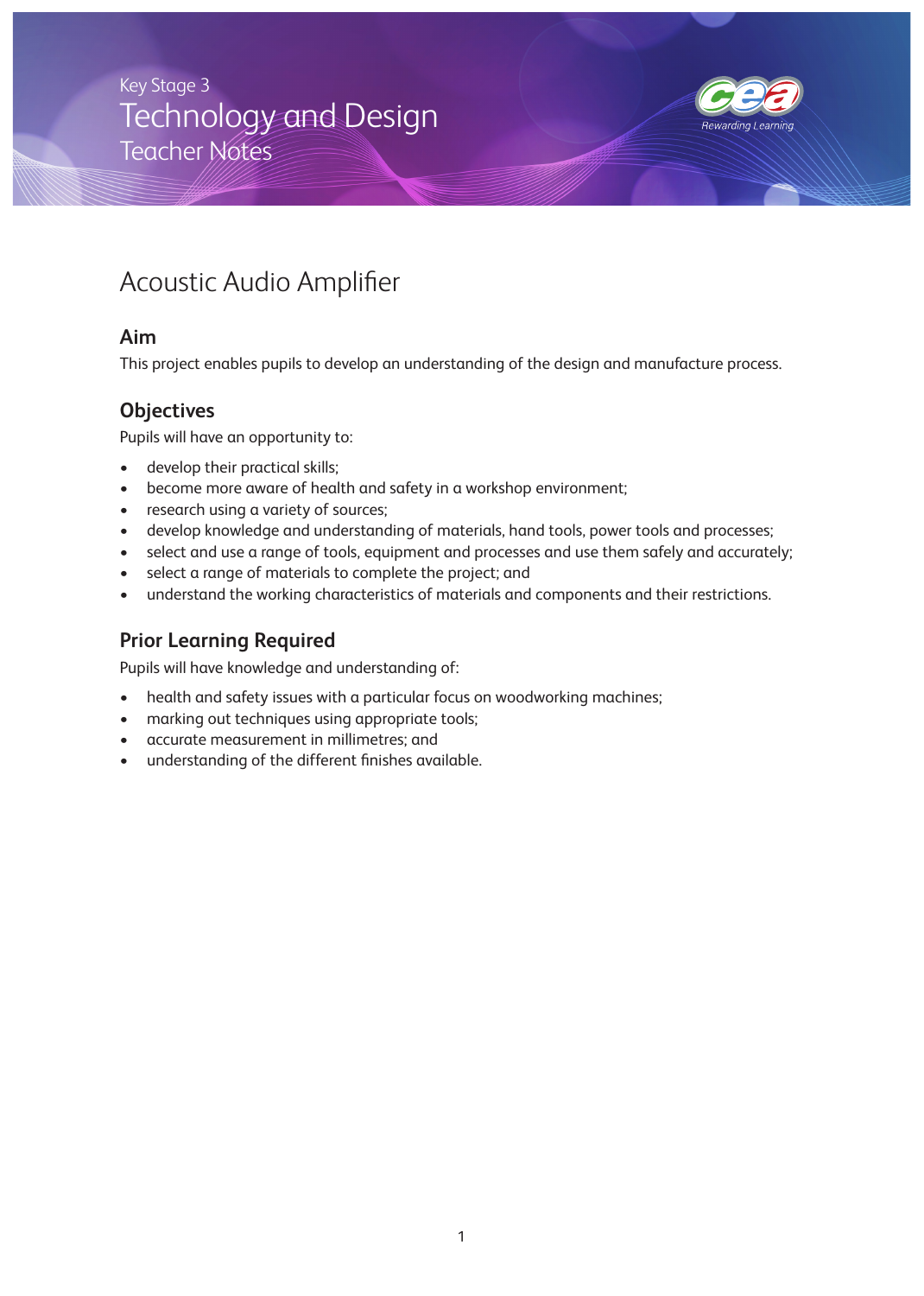

# Overview

## **Design Situation**

Young people like to hear loud music. Unfortunately the volume from a smartphone is not loud enough and can sometimes be distorted.

## **Design Brief**

The challenge of the project is to design and make an acoustic amplifier for a smartphone. The design will be tailored to the individual needs of each pupil's phone.

## **Materials**

Pupils will be given four pieces of veneered plywood,  $190 \times 75 \times 12$ .

Pupils need to take accurate measurements and plan their work with precision to enable their design to be manufactured to fulfil the requirement of the design brief.

When built, pupils should finish the product to a high standard using a choice of finishes including wood stain, clear varnish, wax or paint.

This is a pupil-led project. Their ideas will shape the processes and outcome of the project. This includes not just the end product but they do to get there.

Give your pupils the topic starting point and guide them through the initial stages to enable them to develop understanding of what is required.

## **Using Thinking Cards to support pupil learning**

Thinking Cards are designed to stimulate, guide and scaffold thinking in the classroom. They are particularly useful to help pupils when they are stuck. The prompt questions on each card help the pupils to think more skilfully about the issue and provide a framework to move forward.

Sets are available in all schools. You can also access them at the [Northern Ireland Curriculum](http://www.nicurriculum.org.uk/curriculum_microsite/TSPC/the_think_pack/download_cards/index.asp)  [website](http://www.nicurriculum.org.uk/curriculum_microsite/TSPC/the_think_pack/download_cards/index.asp).

When using the Thinking Cards, you may prefer to preselect cards you think will be most helpful in supporting the type of thinking required for a particular activity. As pupils become more familiar and confident in using the cards, they can select appropriate cards for the task.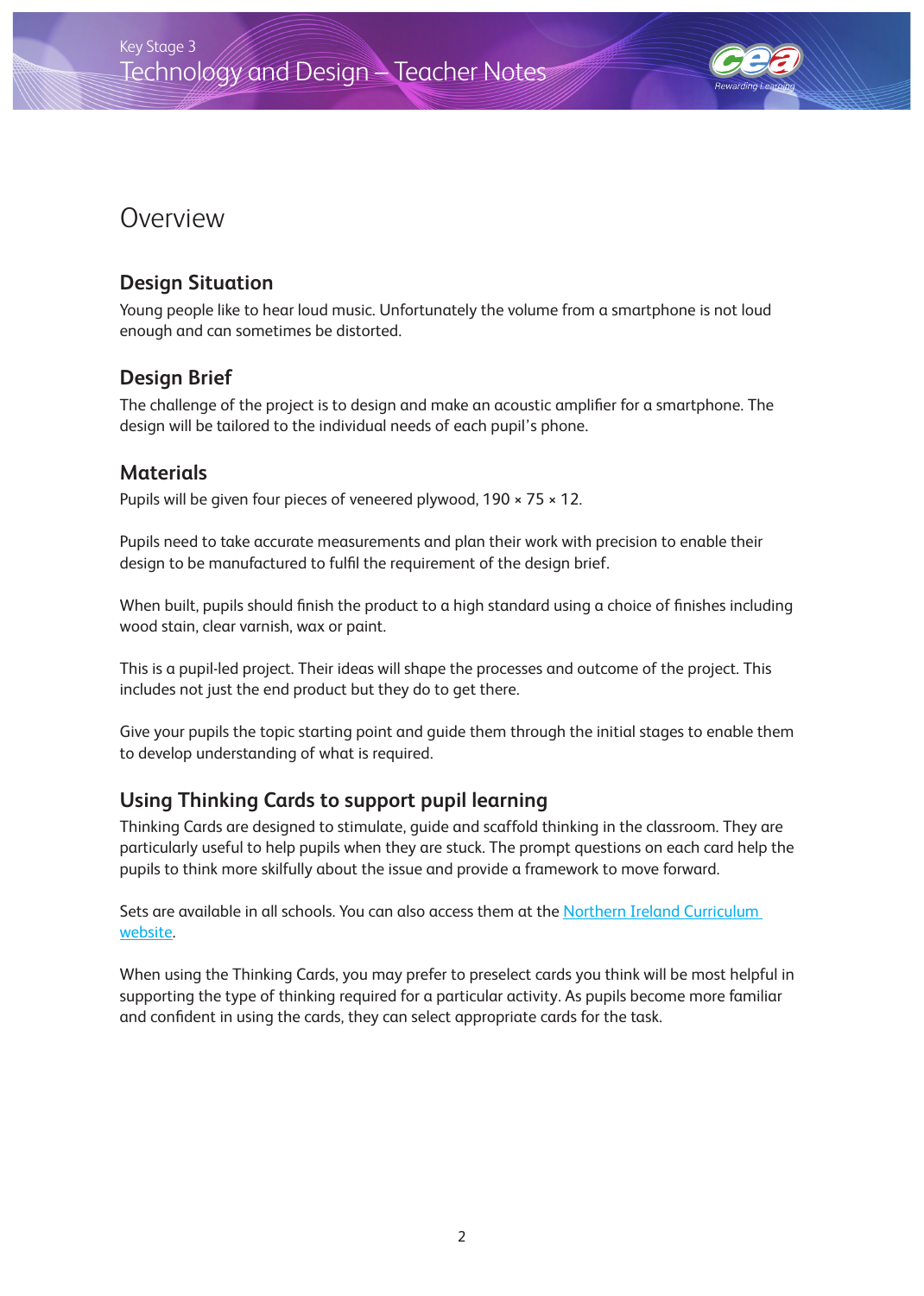

### **Pupil Workbook**

This workbook is made up of the following pages. Pupils complete all sections.

- Title page: This should include some personal drawings or pictures;
- Situation, Brief, Specification;
- Investigation or Mood board;
- Research: Choose three designs and evaluate them using these headings:
	- Picture of the chosen design
	- Shape
	- Colour and material
	- Theme
	- User
- Using Maths in Technology and Design;
- My Design Freehand sketching to explore possible design solutions;
- My Templates: Draw accurately the shapes to be cut out of each piece of wood;
- Presentation of final design to include dimensions;
- Manufacturing Diary to include tools, processes and finishing techniques; and
- Self Evaluation and Peer Assessment, which must include a photograph of the product.

### **Teaching Resources**

- PowerPoint slides
- Audio Amplifier Testing Sheet
- Amplifier Marking Criteria and Descriptors
- A3 Blank design sheet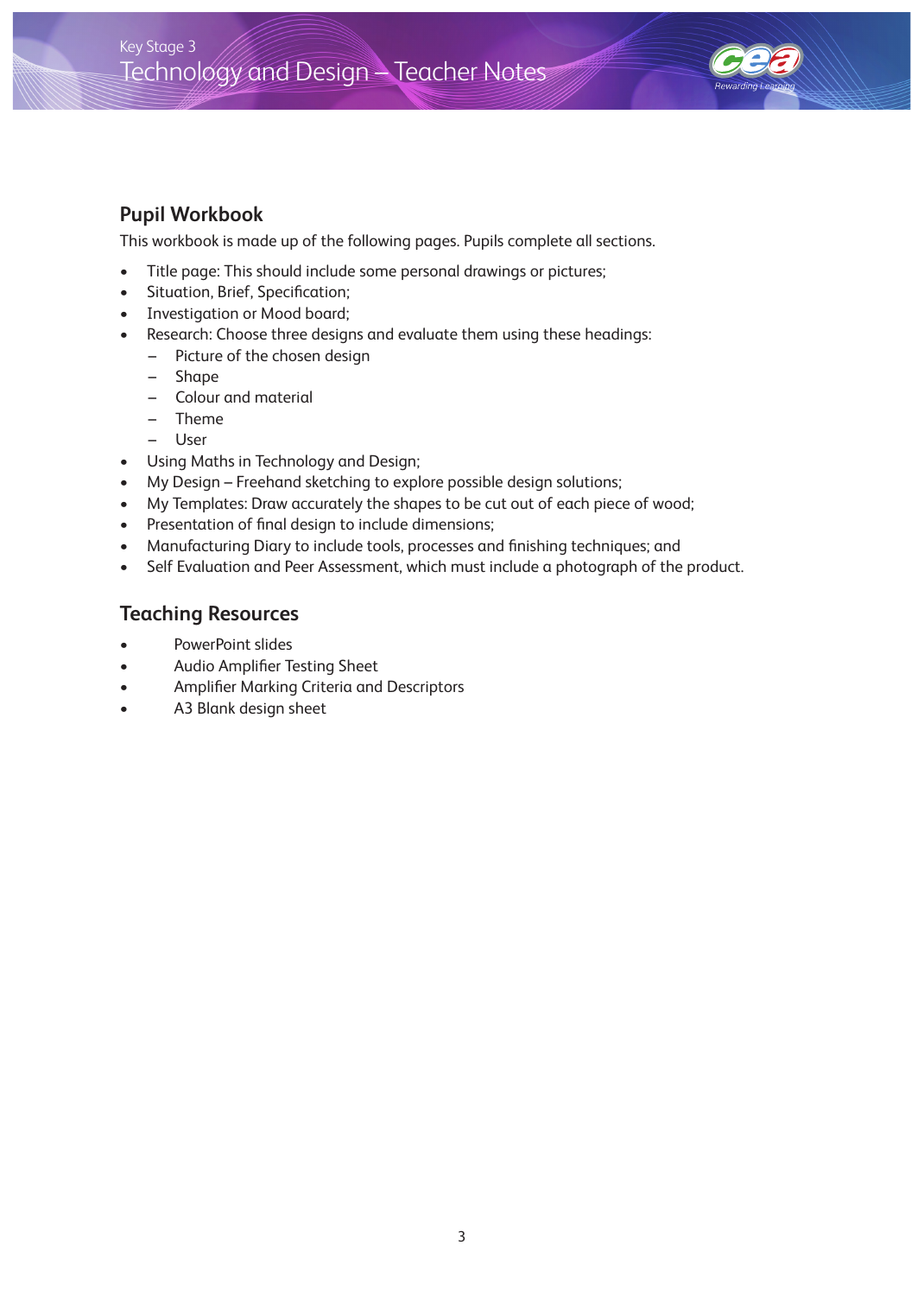

# Lesson 1

**Model making**  Duration: 1 hour 30 minutes (Teacher-led lesson)

Pupils identify an initial problem by:

- discussing a given design situation;
- discussing the design brief and materials discussed as the starting point for research; and
- making model in groups.

#### **Overview**

This is a fun, hands-on technology lesson in which pupils have the opportunity to create their own iPod or smartphone speakers using some of everyday items.

### **Background knowledge**

Little to no prior knowledge is required for this.

### **Communication Skills**

Pupils should:

- engage in conversations and discussions, using active listening behaviours, showing interest and contributing ideas, information and questions;
- use interaction skills, including turn-taking, recognising the contributions of others, speaking clearly and using appropriate volume and pace;
- listen for specific purposes and information, including instructions, and extend students' own and others' ideas in discussions; and
- use interaction skills, including initiating topics, making positive statements and voicing disagreement in an appropriate manner, speaking clearly and varying tone, volume and pace.

### **Introduction**

Search YouTube for the best DIY smartphone speakers or DIY cell phone speakers/amplifiers video clips showing how to make a model amplifier using household items. You can use these clips in different ways.

- You could watch either of these two clips as an introduction to the topic. Preview each one and select the most appropriate one for your class.
- Watch your selected clip with the sound off and ask your pupils to make notes about what is happening so that they can replicate the amplifier using their own materials.
- Watch the clip with the sound on and encourage your pupils to discuss the best way to proceed. Highlight any safety features that they need to consider when using the tools.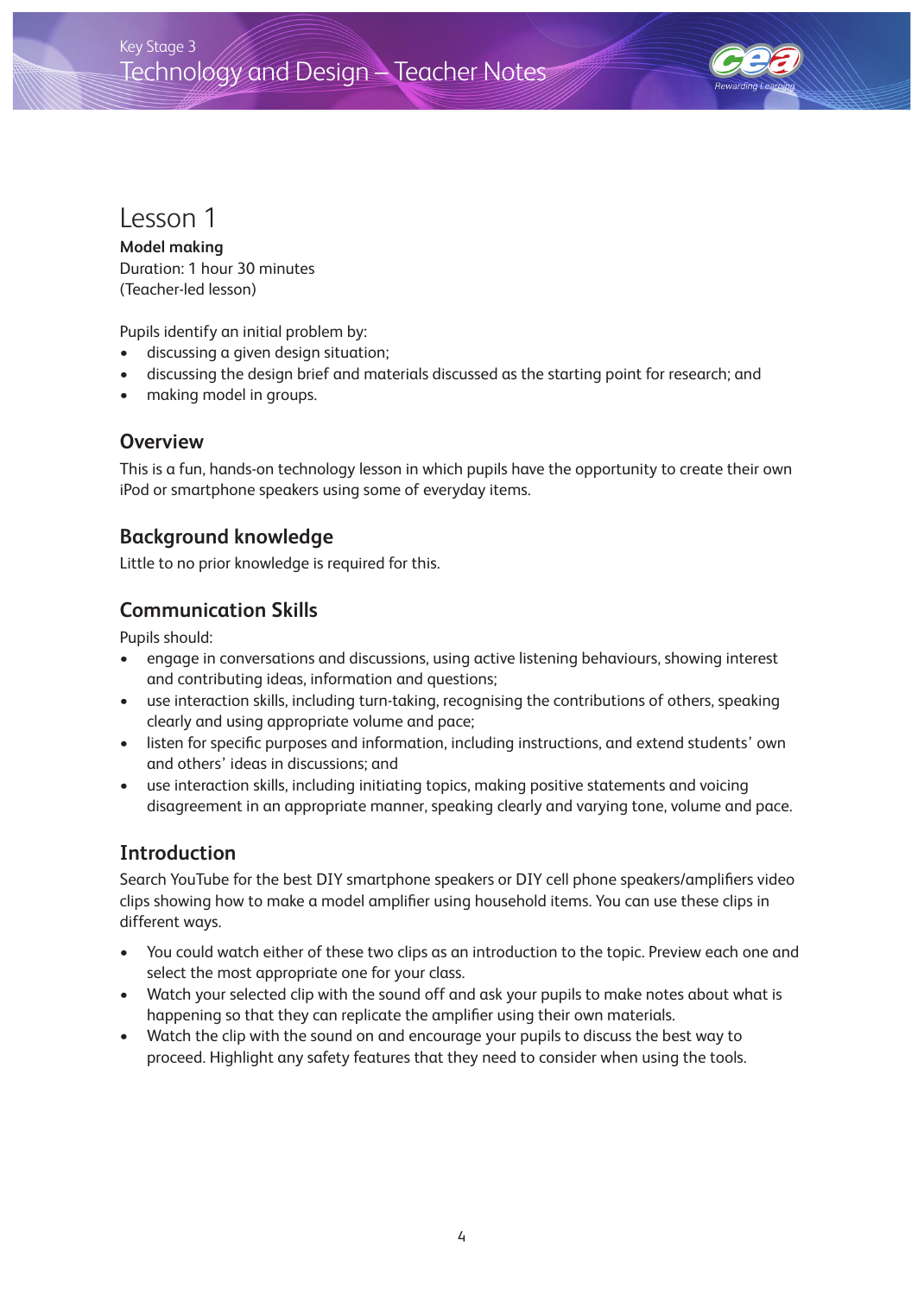

Explain that pupils will be making their own plastic or paper cup speaker without instructions. Pupils will use their own notes made from watching the video.

As part of the task, pupils create a set of instructions for another group to use. Pupils should create these instructions from the knowledge gained from watching the video clip and their own experience manufacturing the amplifier.

Discuss any points that may need further clarification. To ensure safety, demonstrate how to cut the relevant shapes.

Divide your class into five groups, giving them the materials to construct their DIY speakers. Give your pupils enough time to assemble their speakers.

Give appropriate Thinking Cards to each group (Some suggestions are included).

#### **Resources required**

Interactive whiteboard and enough copies of the instructions for a maximum of five groups.

- 1 empty paper towel roll per group
- 2 plastic or paper cups per group
- scissors
- pen or marker for each group
- paint or pens for decoration
- access to one iPod or smartphone per group
- recording device to record the decibel level from each dock
- thinking Cards (pre-selected is appropriate)
- Audio Amplifier Testing Sheet

### **Model Making images**

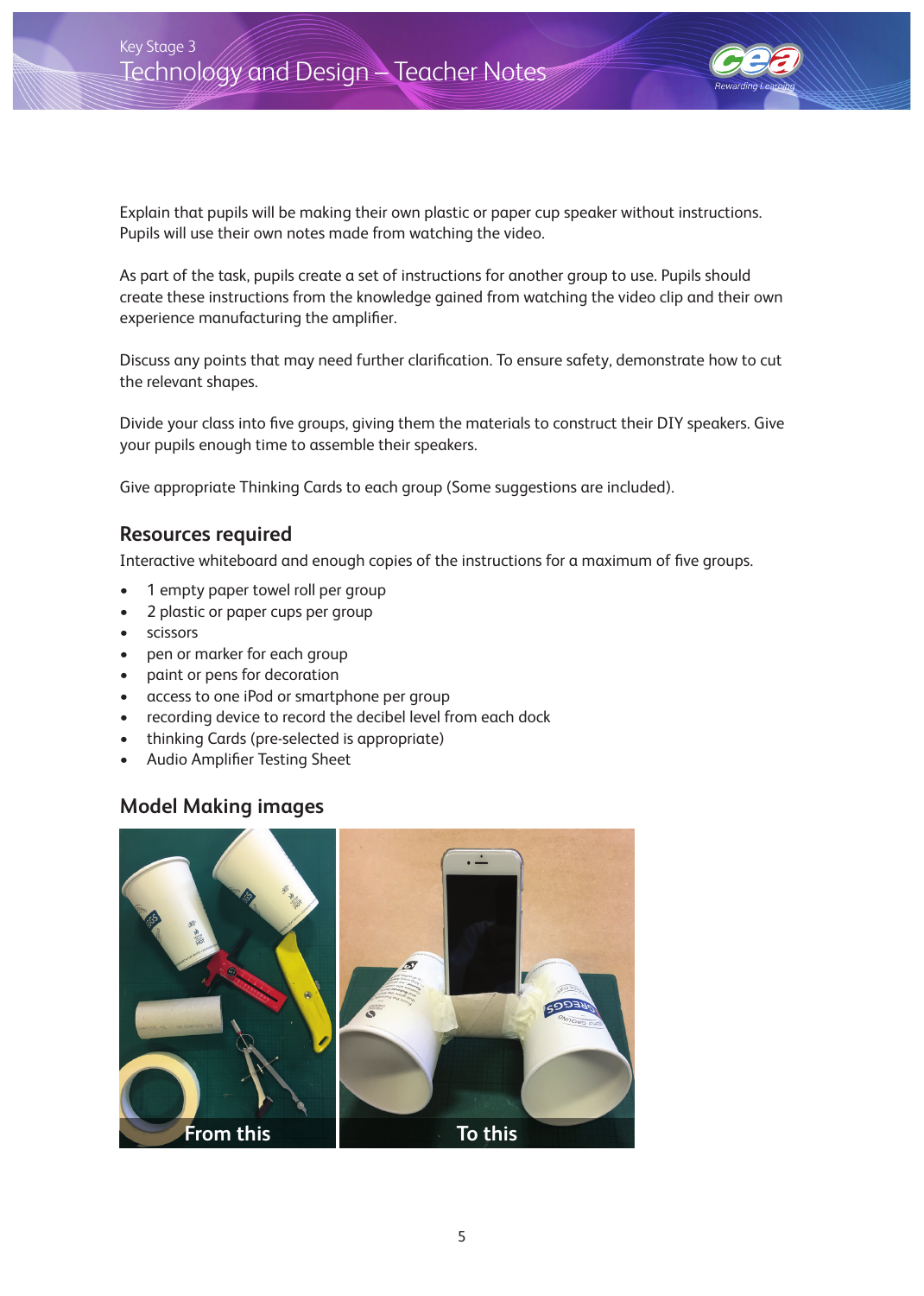

## **Lower Ability Activity – Thinking Cards Set 1**

### **Task 1**

Ask your pupils to:

- use the first picture as a starting point and the second picture as their final design;
- discuss and agree the steps their group should take to create the final product;
- create bullet points explaining how they would make this product; and
- choose one group member to how the group would make the product and the role each person would take to complete the task.

#### **Encourage your pupils to use some or all of the following Thinking Cards to help complete the task.**

- Managing Information Making a plan (1.02)
- Working With Others Being a good team (1:31)
- Being Creative Making ideas real (1:25)
- Thinking, Problem solving and Decision Making What if it doesn't work? (1:14)
- Self-Management Keeping track of time (1:43)

## **Middle Ability Activity – Thinking Cards Set 2**

#### **Task 1**

Ask your pupils to:

- use the first picture as a starting point and the second picture as their final design;
- describe in detail how they would develop the end product;
- produce a list of instructions on how to make the product; and
- pass the instruction on to another group to follow and make the product.

## **Task 2**

Ask the manufacturing group to:

- use the instructions provided by the design group to manufacture the product;
- explain to the design group how they completed the task and the role of each group member; and
- give the design group verbal feedback on the quality of the instructions they provided.

#### **Encourage your pupils to use some, or all, of the following Thinking Cards to help complete the task.**

- Managing Information Being clear about what you have to do. (2.02)
- Working With Others Working together to do the best job (2:31)
- Being Creative Finding a unique way to do something (2:25)
- Thinking, Problem solving and Decision Making Something has gone wrong (2:14)
- Self-Management You've done it. Problem Solved (2:43)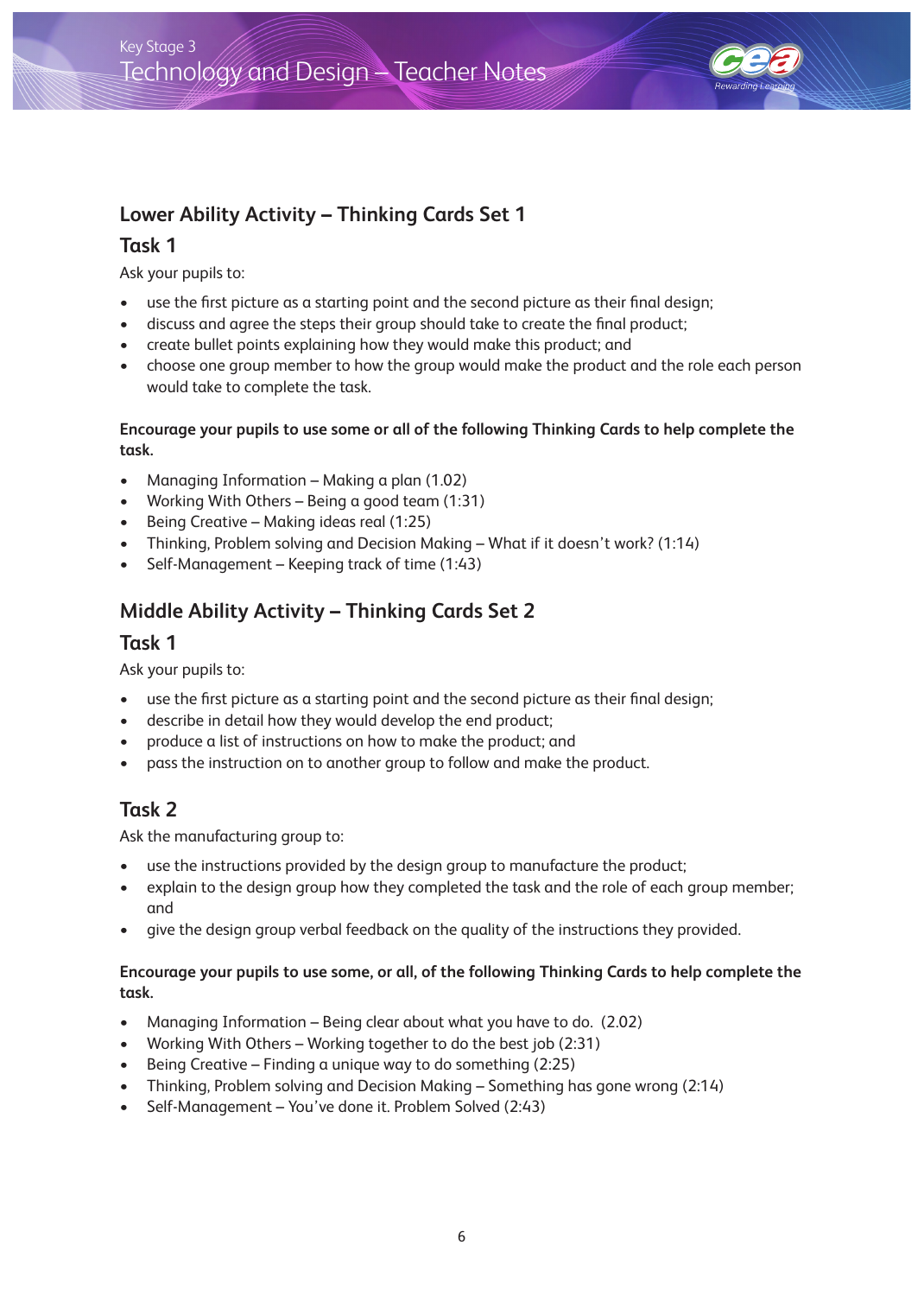

## **Higher Ability Activity – Thinking Cards Set 3**

### **Task 1**

Ask your pupils to:

- use the first picture as a starting point and the second picture as their final design to create a detailed set of instructions on how the end product could be developed; and
- pass these instructions on to another group who will follow the instructions and manufacture the product.

### **Task 2**

Ask the manufacturing group to:

- follow the instructions exactly and make notes to indicate if they were able to complete the task successfully; and
- note any modifications required to the original instructions to complete the task successfully.

### **Task 3:**

Ask the manufacturing group to:

- pass the modified instructions and final product back to the design group and provide feedback on why changes to the instructions were need;
- discuss the changes with the design group and suggest further developments for improvement (if any);
- digitally present the final set of instructions along with photographs of the final completed product; and
- share these on Fronter or another online discussion forum.

#### **Encourage your pupils to use some or all of the following Thinking Cards to help complete the task.**

- Managing Information Where can I go to look (3.02)
- Working With Others What do you need? (3:31)
- Being Creative Do the hardest part first (3:25)
- Thinking, Problem solving and Decision Making 'I think … because …' Give your reasons (3:14)
- Self-Management 'Could I do this on my own?' (3:43)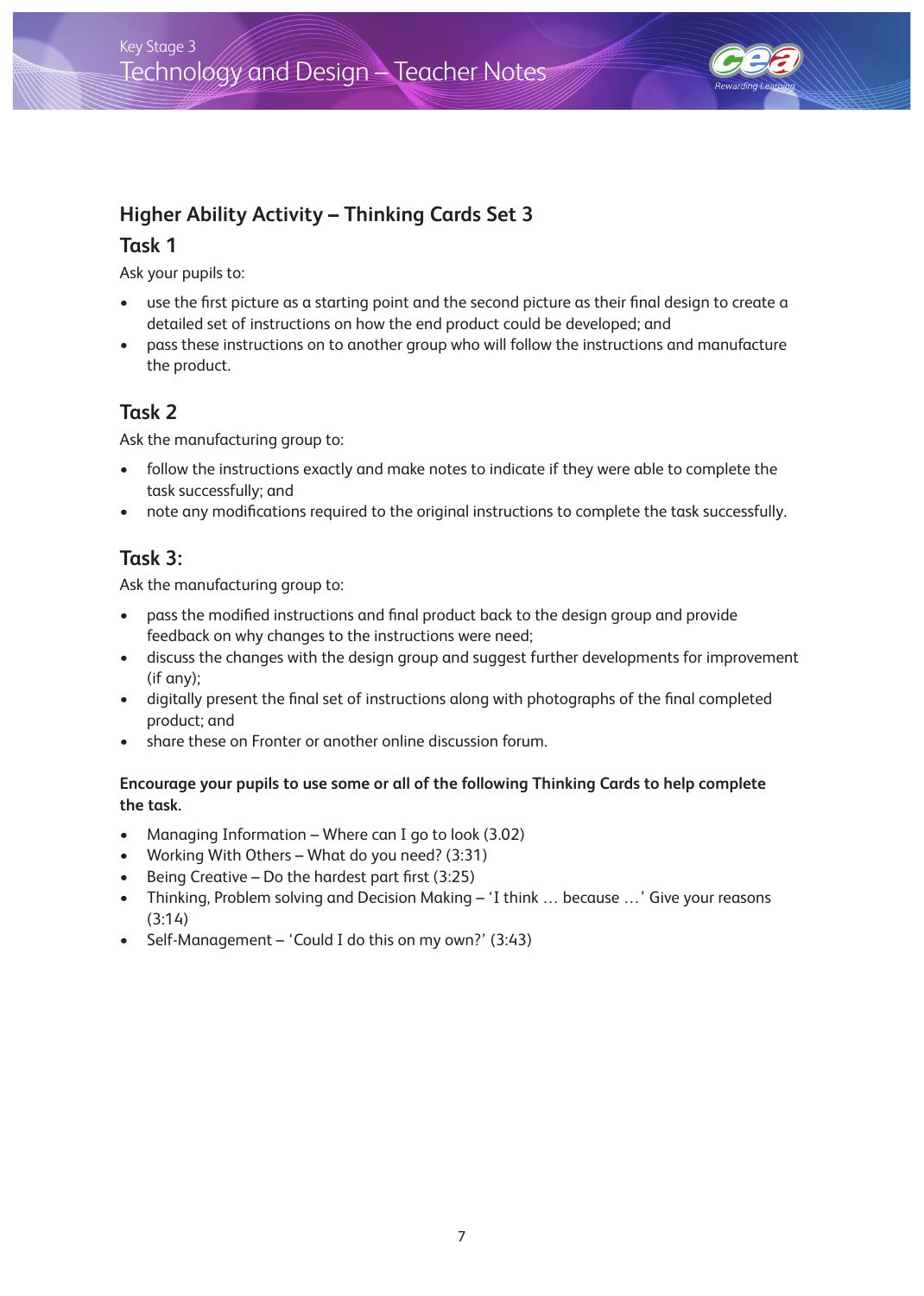

### **Plenary:**

Give the groups time to decorate their speakers using acrylic paints.

Audio Amplifier Testing (Decibel dB) Use the Testing sheet to complete this section. Ask your pupils to use a decibel monitoring device to test the volume of their device, then test it again when placed in the amplifier they have made.

Ask each group to:

- choose a team name and record it on their testing sheet;
- play a song from the smartphone for 15 to 20 seconds and record the highest level indicated on the monitoring device;
- place the device in their amplifier and play the same song, recording the highest level indicated on the monitoring device; and
- calculate the difference, recording it on the testing sheet.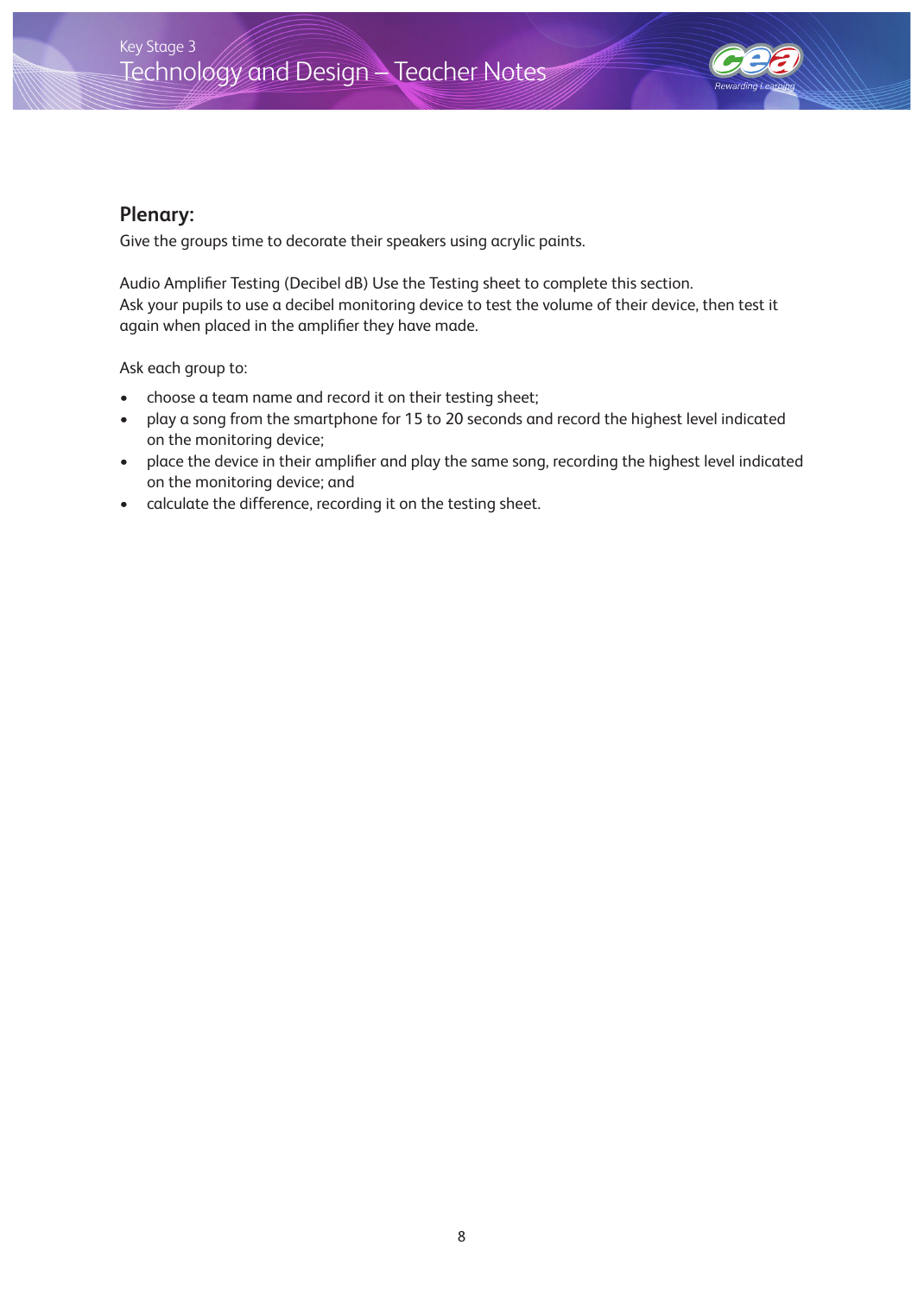

# Lesson 2

## **Design Situation, Research and Design Brief**

Resources and equipment required: All available as part of the resource pack

- Pupil workbook
- PowerPoint presentation
- Materials for identification

### **Introduction**

Recap on the Lesson 1: Manufacturing the amplifier using cardboard tubes, cups and some tape.

Introduce the material pupils will use to manufacture the finished product.

Ask questions that could help your pupils to focus on wooden products.

Give an example of a product that is made from wood.

Ask about man-made boards to find out what your pupils know about them and give examples where these materials could be used.

### **Investigation Activity**

Introduce your pupils to the project, using PowerPoint Slide 6 on Lesson 2 and page 1 of the pupil booklet.

Using Slide 6 as stimulus, ask your pupils to note five specification points related to their own project. The suggested points are only a few samples. Suggest others from open discussion about the topic.

At this point, emphasise that to complete this project successfully, pupils must take exact measurements.

### **Mood Board (pupil workbook page 2, Slide 7 and 8 from PowerPoint)**

Encourage your pupils to use different research methods to find examples of audio amplifiers to create a mood board. This board should include pictures, images and text related to a design situation, considering colour, shape, location and size.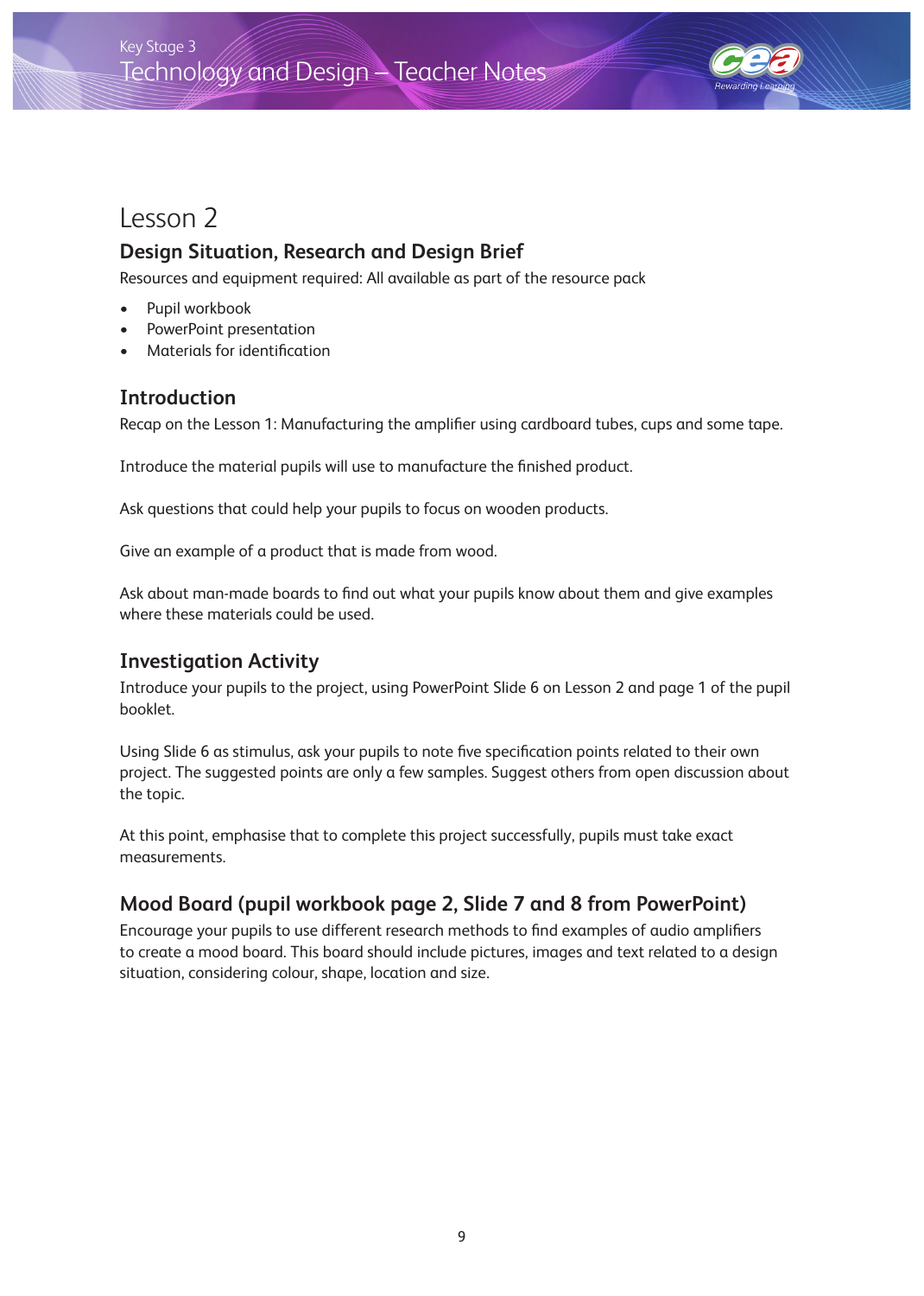

### **Plenary**

Use some of the ideas your pupils have chosen to highlight safety issues, materials, manufacturing processes and the position of the microphone in relation to the speaker. Indicate that there are limitations to what can be done with the materials provided. Encourage your pupils to suggest a range of alternatives.

### **Homework idea**

Page 3 in the pupil workbook is for homework. PowerPoint Slide 8 is an example of how to complete this homework.

Ask your pupils to focus on three designs and evaluate them using the following headings:

- Picture of the chosen design
- Shape
- **Colour**
- Theme
- User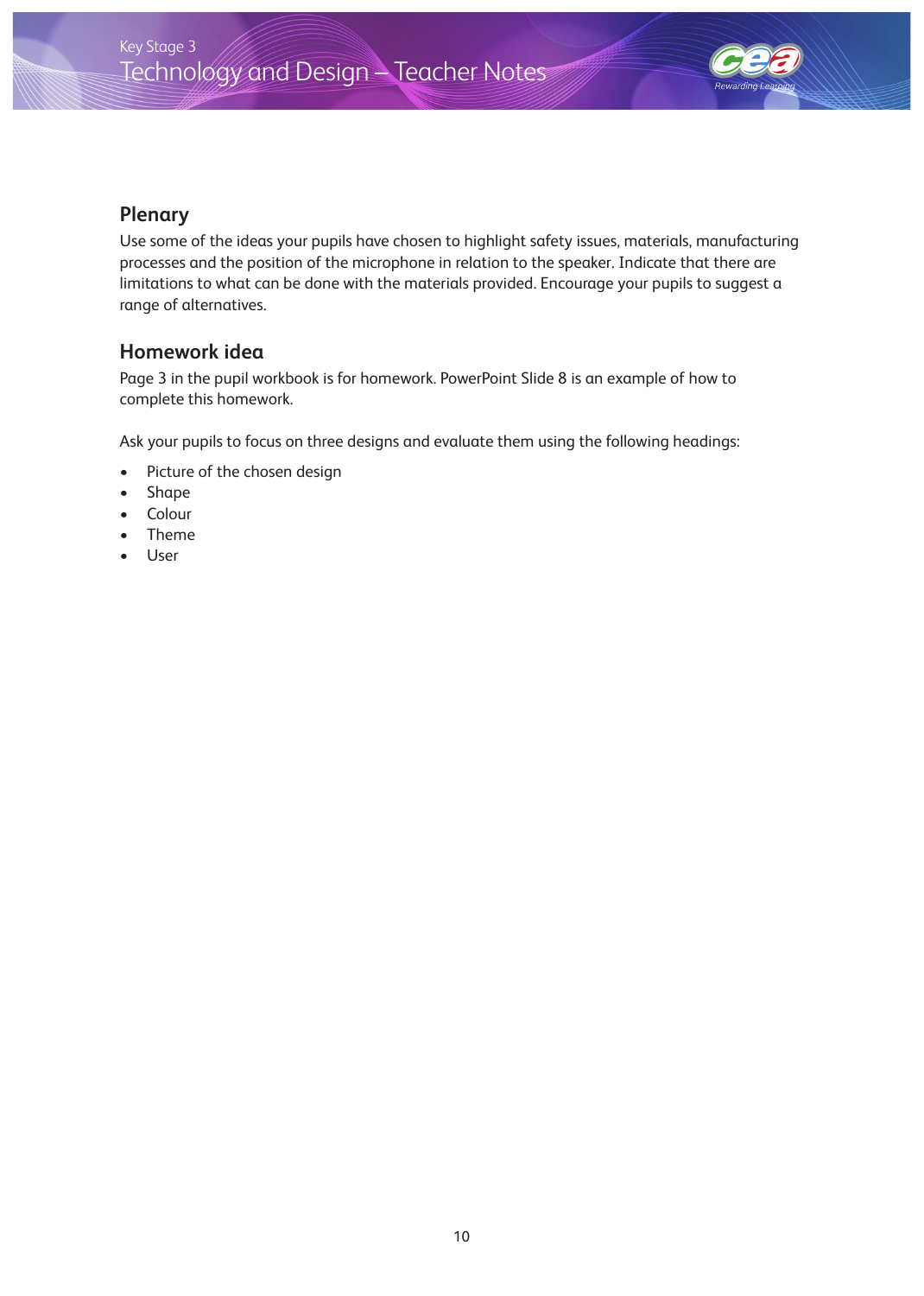

# Lessons 3 and 4: Product Design

## **Resources and equipment required**

- Pupil workbook
- PowerPoint presentation
- Materials for project
- Workshop
- Hole Saw
- G-clamp and wood for jig
- Coloured pencils
- A3 paper or isometric paper

### **Introduction**

Ask your pupils to use a rule to draw leader lines and then add dimensions for the template. Remind them to include the unit of measurement: millimetres (mm). (pupil workbook page 4)

## **Activity**

Give your pupils the material they could use to make their design. Ask your pupils to measure it and put the measurements onto the drawing in the workbook. Demonstrate the process of manufacture using a hole saw and explain the benefit of using a jig to hold the wood for safety and batch production. Show your pupils how to use the scroll/Hegner saw to cut the required shapes. Ask your pupils to produce a range of neatly presented design ideas. The number of ideas and teacher guidance will depend on the ability of the class. These ideas should include annotation, colour and evaluation (Pupil work book page 5). Encourage your pupils to rate their own design and ask for the opinions of their group. Then, ask each group to develop one design into different options, drawing the actual size design in the workbook.

### **Plenary**

Check that your pupils understand the vocabulary such as hole saw or scroll saw. Make sure that your pupil complete a pupil diary at the end of each week, making notes on what has happened during the lesson and what they must complete the following week.

### **Extension material**

At this stage pupils will be developing their own designs. This will lead to a range of more complicated designs and alternative materials. Encourage this, as it shows the creative nature of the project and helps develop a range of thinking skills. Make sure your pupils draw their designs accurately and produce a working drawing. Ask them to compile a cutting list of materials on page 6 of their pupil workbooks.

### **Homework idea**

Ask your pupils to complete their designs and choose a final design.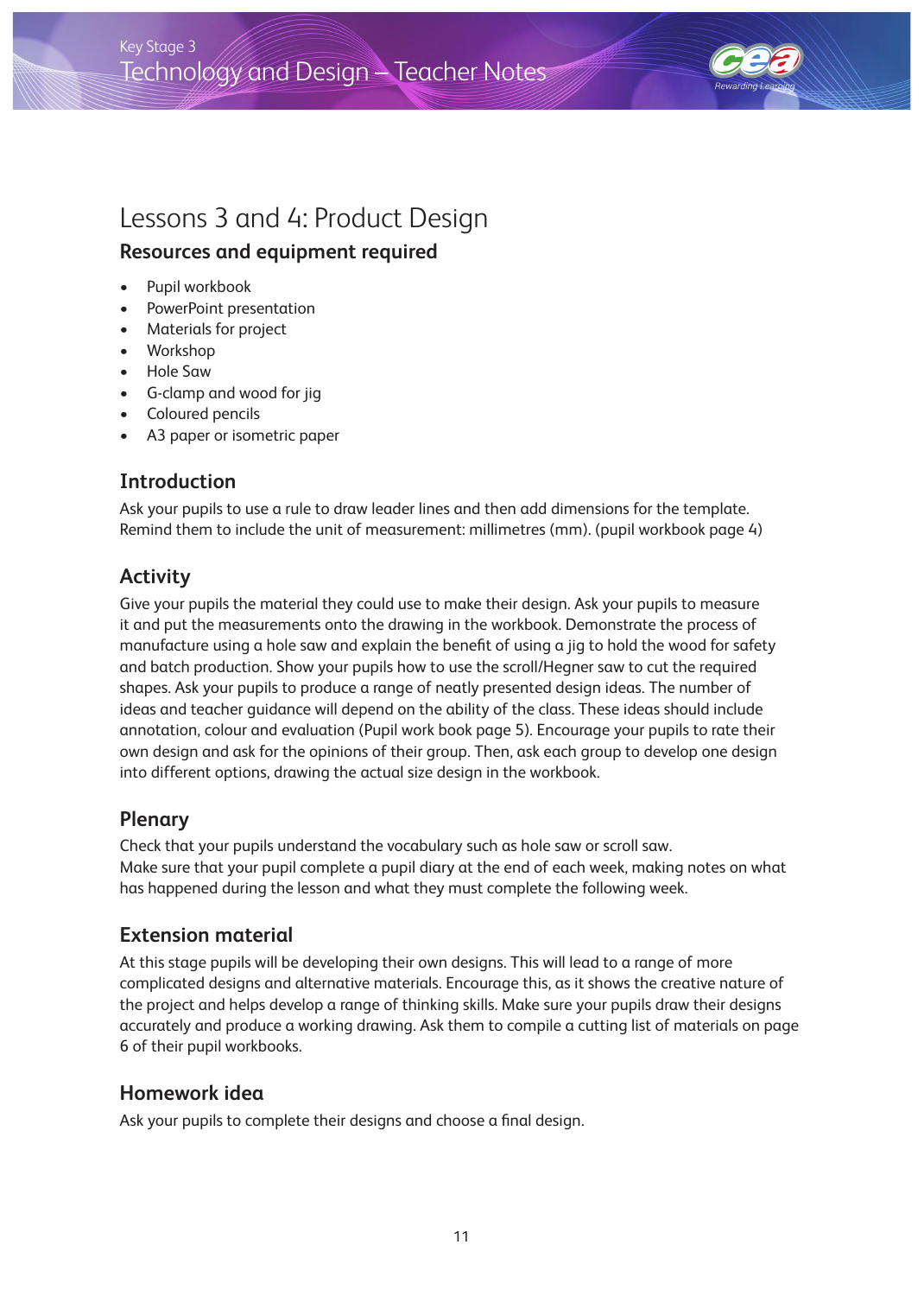

# Lessons 5 to 10: Manufacturing

### **Resources and equipment required**

- Pupil workbook
- PowerPoint presentation
- Workshop tools and equipment
- Materials to complete the projects
- **Paints**

### **Introduction**

Tools definitions – Tools, pictures and uses, pupil workbook page 9.

Pupils should add tool definitions to their workbooks each time they use a tool or piece of equipment. This will help with pupil literacy (spelling key words) or could be used for homework.

Encourage class discussion on which tools they should use to manufacture the product. Ask your pupils to explain what each tool is used for and why that tool is best for each part of the manufacturing process.

Pupils should use:

- a pedestal drill;
- a Hegner or scroll saw;
- a sander; and
- a workshop tools.

### **Activity**

Pupils should use their individual designs to:

- cut and shape each piece of material,
- sand and glue their work together,
- apply an appropriate finish to their finished project, for example by:
	- painting the whole project one colour and then apply wax or varnish;
	- painting sections to give a personal look and then apply wax or varnish; or
	- achieving a natural finish with just wax and varnish; and
- test their project.

The finish that pupils use will depend on each department's resources.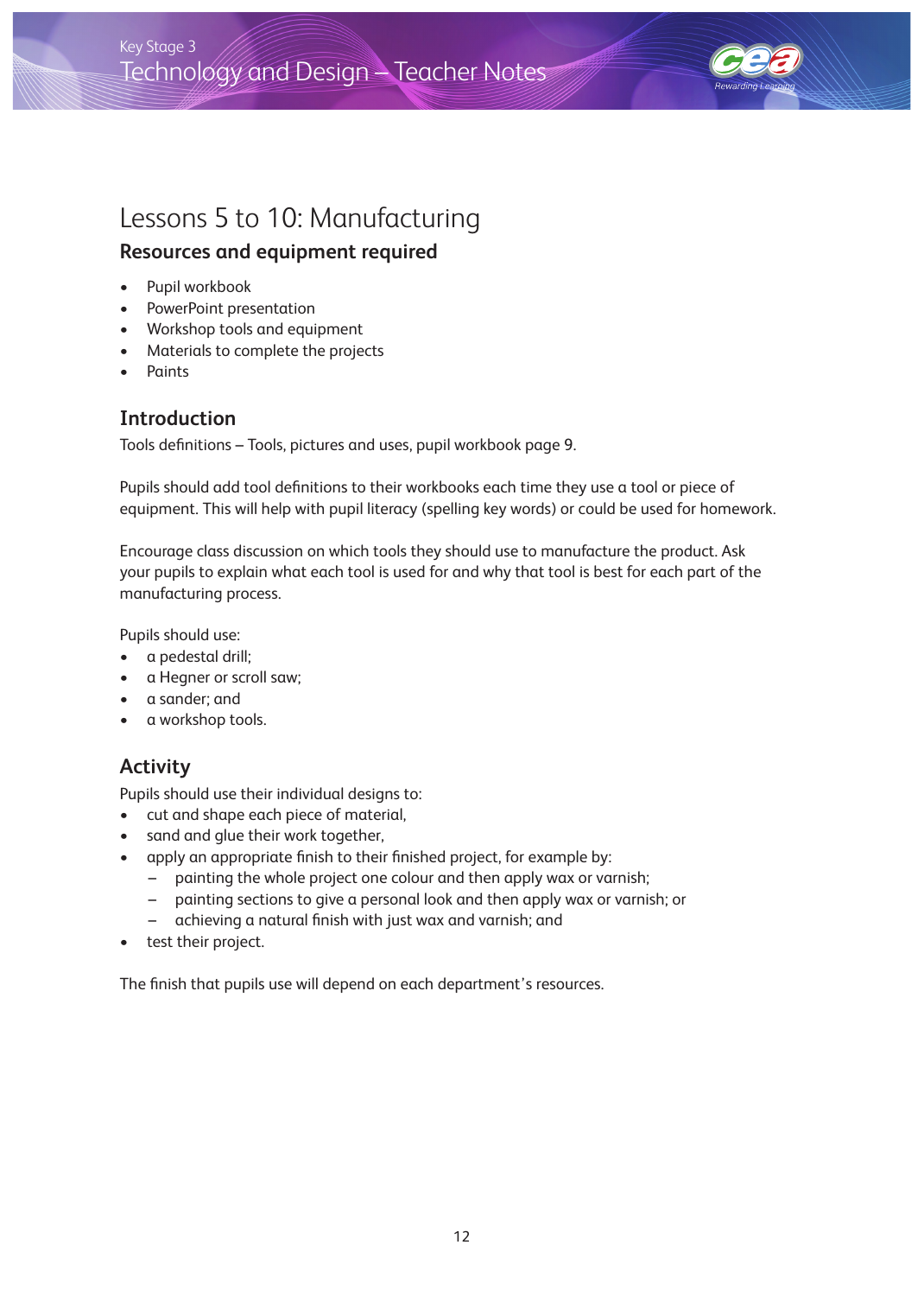

### **Plenary discussion for each lesson**

Encourage your pupils to:

- share ideas, procedures and appropriate finishing techniques;
- share problems they may have encountered during the lesson and how they overcame them;
- check their progress as a group;
- photograph each stage so that they have a record of their work;
- discuss alternative methods of finishing their project; and
- complete their pupil diary at the end of each week, making notes on what has happened during the lesson and what they must complete the following week.

#### **Extension material**

Show your pupils examples of high quality work to give them an idea of what can be achieved.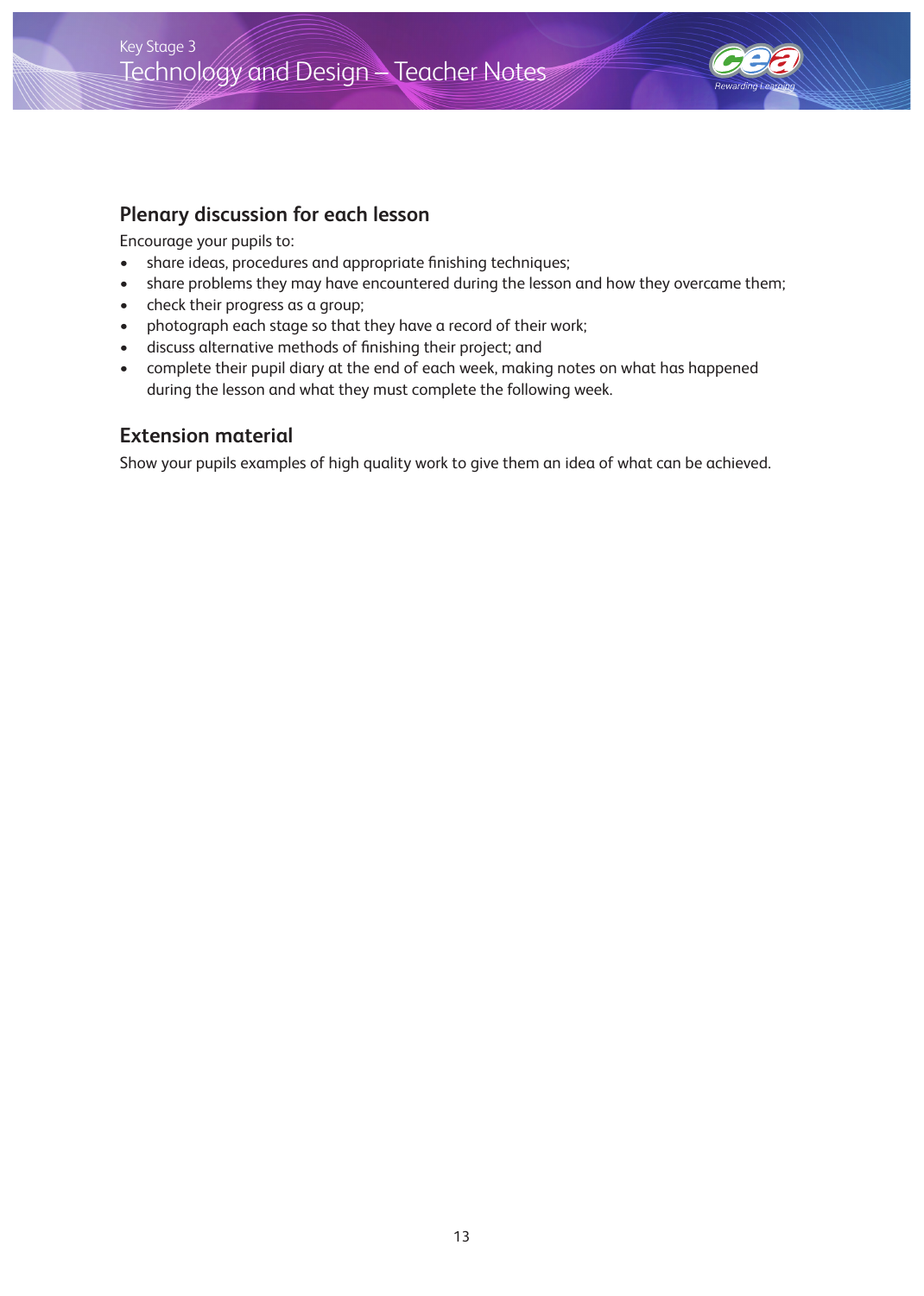## Technology and Design - Teacher Notes Key Stage 3



# Lesson 10: Finishing Techniques

## **Introduction**

Finishing Techniques: Show your pupils different methods of finishing their work, including using:

- forstner bits to inlay different materials to create a pattern;
- paint;
- wax and polish;
- varnish; and
- computer graphics to personalise the project.

## **Activity**

Manufacturing the project. Ask your pupils to decide on the best finish for their project, basing their judgement on the different finishing techniques they have seen.

## **Plenary**

Encourage your pupils to:

- share ideas, procedures and appropriate finishing techniques;
- share problems that they may have encountered during the lesson and how they overcame them;
- check their progress as a group;
- photograph each stage so that they have a record of their work;
- discuss alternative methods of finishing their project and why they decided on the method they chose;
- use the mark sheet at the end of the pupil workbook to peer assess their work.

You should moderate their marks to ensure consistency.

This will support pupils to develop an understanding of where they need to make improvements in their work.